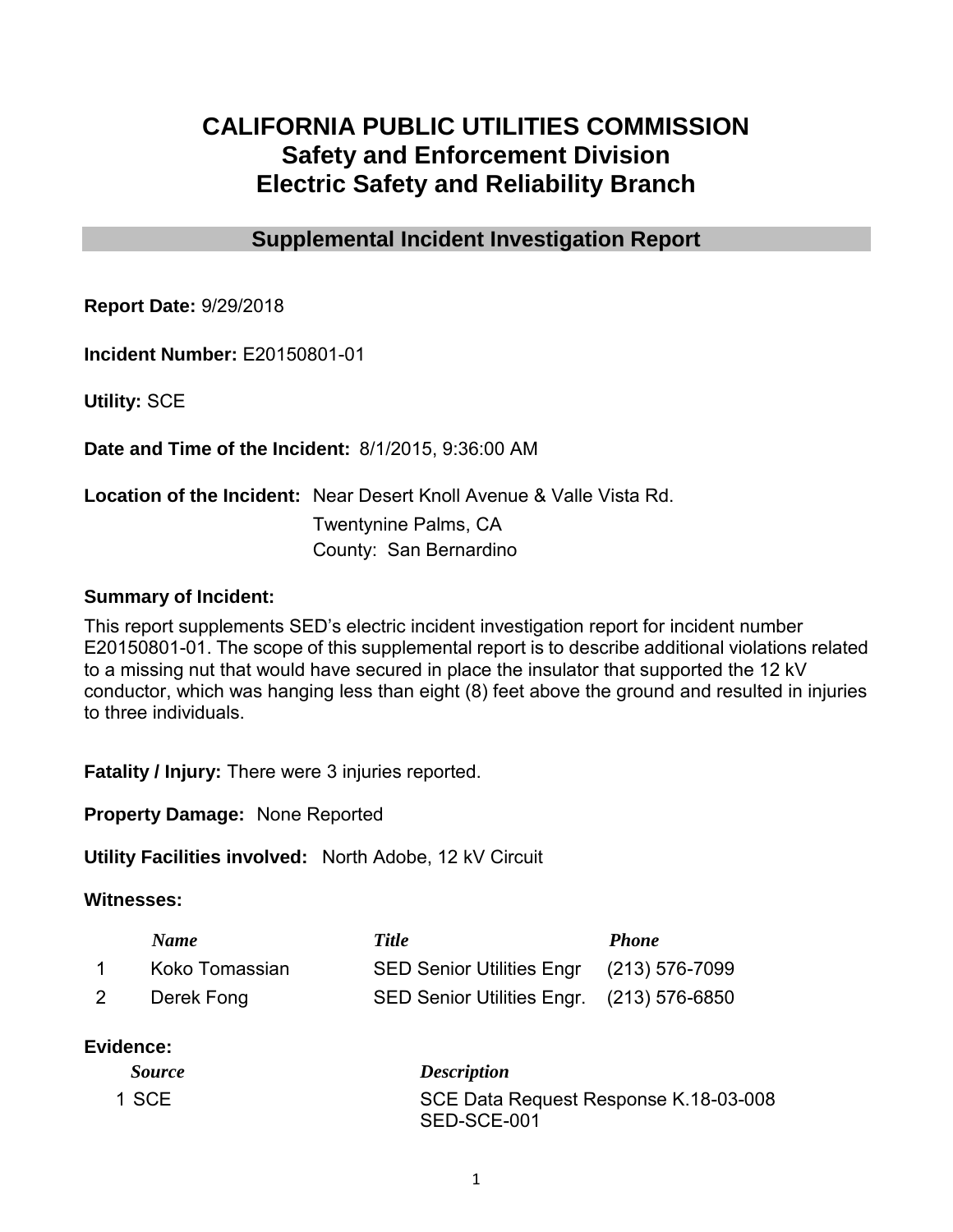| 2 SCE | SCE Data Request Response K.18-03-008<br>SED-SCE-002 |
|-------|------------------------------------------------------|
| 3 SED | Crossarm and insulator analysis                      |

### **Observations and Findings:**

On August 1, 2015, three individuals were injured when they contacted an SCE 12 kV conductor. SED investigated the incident and issued an investigation report dated April 15, 2016, detailing SED's investigation findings. SED found SCE to be in violation of several General Order (GO) 95 rules and issued Citation E.18-02-001 ("Citation") on February 12, 2018. On March 14, 2018, SCE filed to appeal the Citation, initiating proceeding K.18-03-008. During the course of K.18-03-008, SED discovered additional violations that warrant the issuance of this supplemental investigation report. SED discovered SCE Notification No. 403983607, which substantially impacts the nature and circumstances of SED's investigation of this incident, the Citation, and the associated penalty amount.

On October 13, 2011, SCE generated Notification No. 403983607 following a detailed inspection of Pole number 43502S. A "Notification," also known as a work order, is a record that is generated whenever work needs to be performed; a Notification typically includes the date of issuance, a description of the work, the priority level of the work, and the required completion date. SCE records indicate that Notification No. 403983607 is for the repair of a damaged primary insulator on Pole number 43502S, which is the pole that supported the subject crossarm that broke in this incident. The notification's "Additional Description" field, provided in a screenshot of SCE's work management system, indicates the finding as a "missing nut on primary insulator pin."<sup>1</sup> SCE labeled this condition, which is a violation of GO 95, Rule 31.1, as a Priority Level 3 for correction and did not assign a corrective action date.<sup>2</sup> At the time of the incident, this notification was still pending, meaning that SCE had not corrected the problem.

A primary function of an insulator is to provide mechanical support for an overhead conductor. Insulators come in various forms depending on their intended use and design configuration: (1) pin insulators, (2) strain insulators, and (3) suspension insulators. The subject insulator in this incident was a "pin" type porcelain insulator. Pin insulators are commonly used on distribution circuits. A pin insulator consists of an insulator, typically made of glass or porcelain, that is mechanically supported by a pin, commonly a wooden or metal dowel with screw threads. The insulator is installed through a pinhole on a utility crossarm. Pinholes are typically pre-drilled at specific horizontal distances across a crossarm. To ensure that the pin is securely affixed within the pinhole, a nut is installed and tightened onto the threaded end of the pin opposite the insulator. Pin insulators commonly have a groove on the top of the insulator where a conductor can be seated. The conductor is then secured in the groove via a tie wire that is wrapped around the conductor and through the insulator. Because the insulator and the conductor rely on the insulator pin for mechanical support, the structural integrity of the pin is essential to the pin insulator functioning for its intended use.

 $\overline{\phantom{a}}$ <sup>1</sup> See screenshot of notification details for Notification No. 403983607 included in Appendix A.

<sup>&</sup>lt;sup>2</sup> In October 2011, when the detailed inspection occurred, a Priority Level 3 was defined as an "acceptable safety and/or reliability risk" and did not require a specified timeframe for corrective action per GO 95, Rule 18.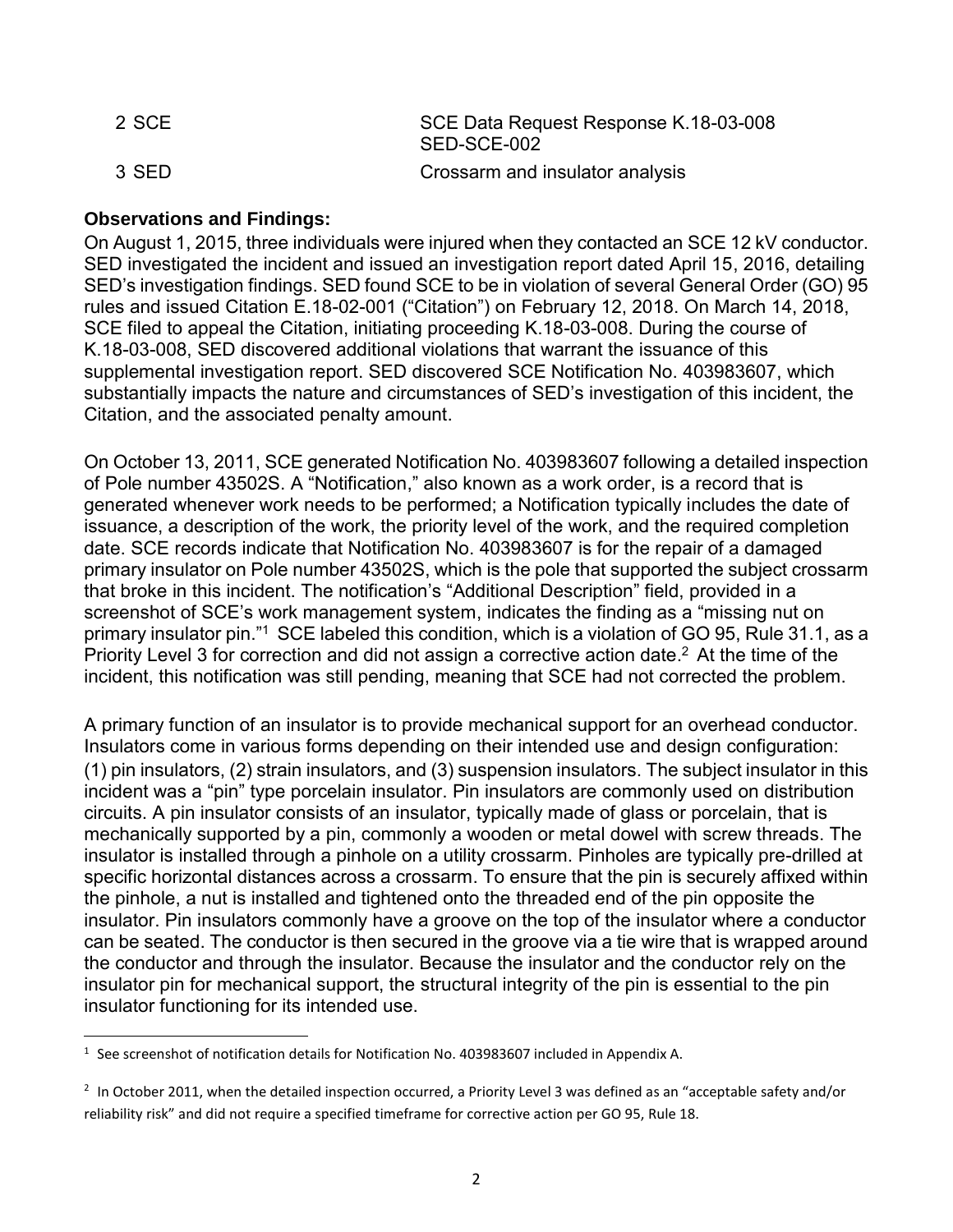The fact that the nut was missing, as identified in Notification No. 403983607, prevented the pin from providing sufficient mechanical support to the insulator as intended. The nut installed on the insulator pin is supposed to tightly secure the insulator pin – and the associated insulator and conductor – to the crossarm. When the nut is missing, neither the pin nor the insulator is securely affixed to the crossarm and the pin cannot provide mechanical support to the insulator and conductor as intended. Additionally, the lack of a nut enables the unsecured insulator pin to move around in the pinhole of the crossarm, creating additional stresses on the crossarm. These additional stresses are not accounted for in the crossarm's design, as the condition of an unsecured insulator and pin does not comport with proper construction and installation. Included in Appendix A to this report is a brief explanation of the stresses imposed by an unsecured pin insulator (i.e. missing the nut securing the pin to the crossarm) moving around in a crossarm pinhole. Appendix B of this report includes photos of the damage that can result when the neutral plane of the crossarm is subjected to tensile forces.

SED concludes that SCE's mis-prioritization of the need to repair the missing nut and the resulting lack of corrective action led to the incident that caused harm to the public. Having an unsecured pin insulator moving around in a crossarm pinhole presents an extremely hazardous and dangerous condition. An unsecured insulator pin can allow the insulator assembly to fall off the crossarm. Additionally, movement of the insulator pin within the pinhole, unrestricted by the securing nut, subjects the crossarm to damaging tensile stresses that can result in a crossarm failure. In this case, the crossarm failed and broke, causing the insulator to detach from the crossarm and become suspended at a height well below the minimum above ground vertical clearance that is required by GO 95.

SCE categorized the hazardous and dangerous condition of the missing nut as Priority Level 3, meaning that the condition was deemed "an acceptable safety and/or reliability risk". At the time SCE labeled the missing nut as Priority Level 3, GO 95, Rule 18-A defined Priority Level 3 as an "acceptable safety and/or reliability risk," and did not specify a maximum corrective action timeframe. GO 95, Rule 18-A defined Priority Level 1 as an "immediate safety and/or reliability risk with high probability for significant impact," and required immediate corrective action, while Priority Level 2 was defined as a "variable (non-immediate high to low) safety and/or reliability risk" and required corrective action between 0-59 months, with the time period for correction to be determined at the time of identification. The fact that SCE did not assign a corrective action date for the missing nut indicates that SCE planned to correct the condition as "opportunity maintenance" when other work that SCE considers to be higher priority is performed on the pole.

At the time of the detailed inspection in 2011 that found the nut to be missing, $^3\,$  GO 95 Rule 18-A, Resolution of Safety Hazards And General Order 95 Violations stated in part:

*Each company (including utilities and CIPs) is responsible for taking appropriate corrective action to remedy safety hazards and GO 95 violations posed by their facility… For purposes of this rule, "safety hazard" means a condition that poses a significant threat to life or property… All companies shall establish an auditable* 

 $\overline{\phantom{a}}$ 

<sup>&</sup>lt;sup>3</sup> The Commission has modified GO 95 Rule 18-A several times subsequently. However, in this instance, the provisions in effect at the time of the inspection finding the nut to be missing would be applicable.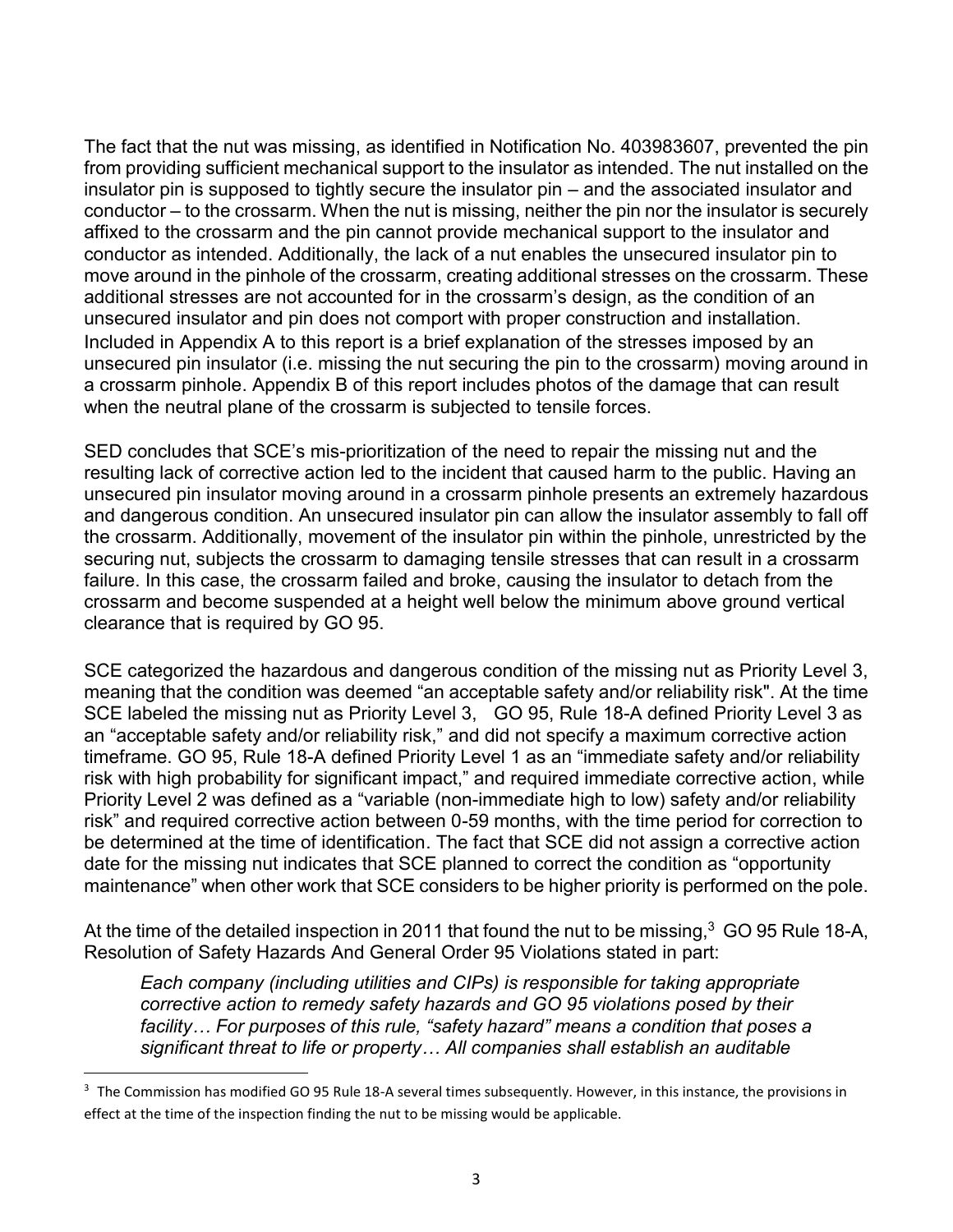*maintenance program for their facilities and lines. Further, all companies must include a timeline for corrective actions to be taken following the identification of a safety hazard or violation of General Orders 95 or 128 on the companies' facilities. The auditable maintenance program should be developed and implemented based on the following principles.* 

*(1) Priorities shall be assigned based on the specifics of the safety hazard or violation as related to direct impact and the probability for impact on safety or reliability using the following factors:* 

- *\* Type of facility or equipment;*
- *\* Location;*
- *\* Accessibility;*
- *\* Climate;*
- *\* Direct or potential impact on operations, customers, electrical company workers, communications workers, and the general public;*
- *\* Whether the safety hazard or violation is located in an Extreme or Very High Fire Threat zone.*
- *(2) There will be three priority levels, as follows:* 
	- *a) Level 1:* 
		- *• Immediate safety and/or reliability risk with high probability for significant impact.*
		- *• Take action immediately, either by fully repairing the condition, or by temporarily repairing and reclassifying the condition to a lower priority.*
	- *b) Level 2:* 
		- *• Variable (non-immediate high to low) safety and/or reliability risk.*
		- *• Take action to correct within specified time period (fully repair, or by temporarily repairing and reclassifying the condition to a lower priority).*
		- *• Time period for correction to be determined at the point of identification by a qualified company representative:*
		- *• Overhead: 0-59 months*
		- *• Where communications company actions result in electric utility GO violations, the electric utility's remedial action will be to transmit a single documented notice of identified violations to the communications company for compliance.*
	- *c) Level 3:* 
		- *• Acceptable safety and/or reliability risk.*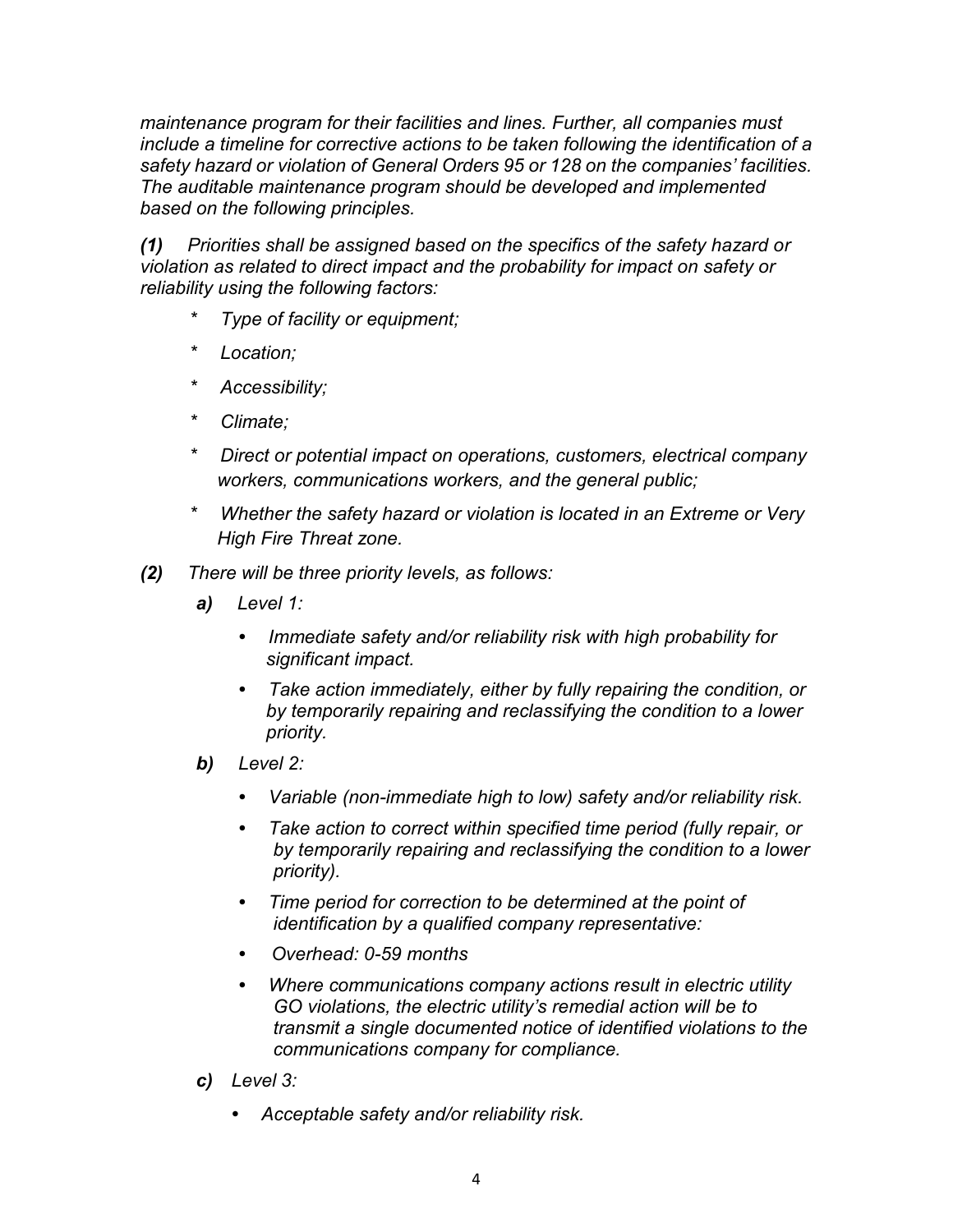- *• Take action (re-inspect, re-evaluate, or repair) at or before the next detailed inspection.*
- *d) Exceptions (Levels 2 and 3 only) Correction times may be extended under reasonable circumstances, such as:* 
	- *• Third party refusal*
	- *• Customer issue*
	- *• No access*
	- *• Permits required* 
		- *• System emergencies (e.g. fires, severe weather conditions)*

A missing insulator nut is an immediate safety and/or reliability risk that leaves open a hazardous and dangerous condition, as it allows movement of the insulator pin, unrestricted by the absence of a securing nut. This movement could allow the insulator to fall off the crossarm, for example, in windy conditions not abnormal to the area. $^4\,$  Also, movement of the insulator pin within the pinhole, unrestricted by the securing nut, subjects the neutral plane of the crossarm to damaging tensile stress that can result in a crossarm failure. Because of these effects, it is incorrect to categorize the missing nut as an "acceptable safety and/or reliability risk." Either type of failure could cause the energized 12 kV conductor to be easily accessible to the public, as happened in this incident.

SED concludes that the hazardous and dangerous condition created by the missing nut was an "immediate safety and/or reliability risk with high probability for significant impact" and that accordingly it should have been classified as a Priority Level 1 violation that requires immediate corrective action. SCE mis-prioritized this safety hazard as an "acceptable safety and/or reliability risk." Therefore, SCE is in violation of GO 95, Rule 18-A for failing to correctly prioritize and immediately correct the violation of the missing nut.

GO 95, Rule 31.1, Design, Construction, and Maintenance, states in part:

l

*Electrical supply and communication systems shall be designed, constructed, and maintained for their intended use, regard being given to the conditions under which they are to be operated, to enable the furnishing of safe, proper, and adequate service.* 

As explained above, insulator pins are intended to provide mechanical support to the insulator, and by extension the attached conductor. As such, insulator pins should be designed, installed, and maintained properly to provide sufficient mechanical support. SCE's failure to properly maintain the subject pin insulator and make sure that it is secured to the crossarm contributed to the failure of the crossarm on SCE Pole No. 43502S. This resulted in a 12 kV overhead conductor supported on the crossarm to fall down and become suspended to less than 8 feet

<sup>&</sup>lt;sup>4</sup> A missing nut can cause the insulator to fall off the crossarm. For example, winds can cause uplift or vertical vibrations on the conductor that can pull the insulator out of the pinhole. Additionally, if the crossarm is split, then wind loading on the conductor can cause the insulator to be pulled off the crossarm (or slide off the crossarm).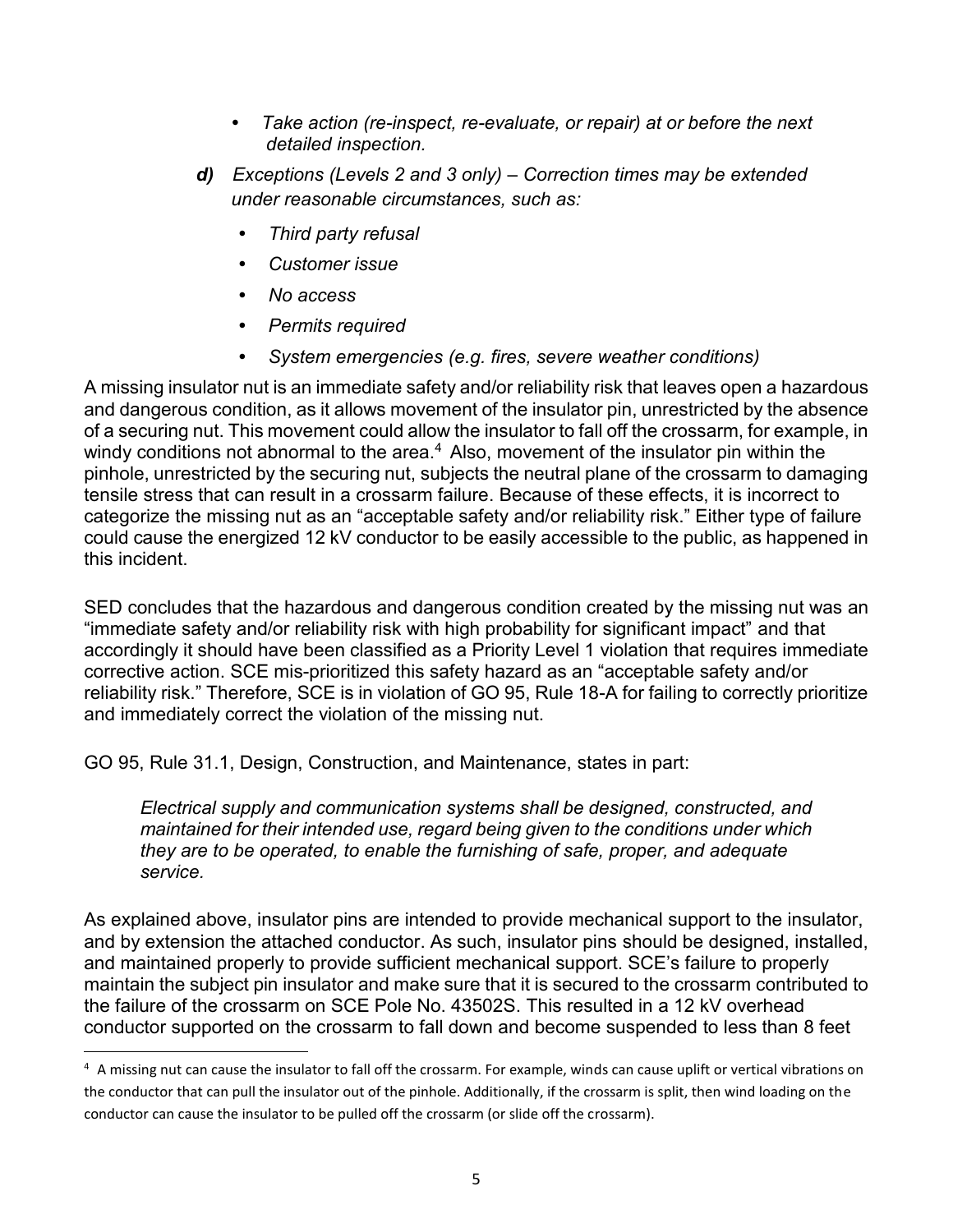above the ground, an unsafe condition. Therefore, SCE is in violation of GO 95, Rule 31.1, for failing to properly maintain and secure the pin insulator on the subject crossarm.

California Public Utilities Code (Pub. Util. Code) Section (§) 451, states in part:

*Every public utility shall furnish and maintain such adequate, efficient, just, and reasonable service, instrumentalities, equipment, and facilities, including telephone facilities, as defined in Section 54.1 of the Civil Code, as are necessary to promote the safety, health, comfort, and convenience of its patrons, employees, and the public.* 

On October 13, 2011, SCE personnel identified that the nut securing the insulator (that supported the 12 kV conductor with insufficient above ground clearance) to the crossarm was missing. SCE failed to recognize the severity and hazard of this violation. Consequently, SCE labeled this hazardous and dangerous condition as "Priority Level 3" and allowed the unsafe condition to remain uncorrected for several years. As such, SCE is in violation of Pub. Util. Code § 451 for failing to take appropriate action to maintain or repair the subject pin insulator as necessary to prevent injury to the public.

# **Preliminary Statement of Pertinent General Order, Public Utilities Code Requirements, and/or Federal Requirements:**

| <b>General Order or Statute</b> | <b>GO Rule or Section</b> |
|---------------------------------|---------------------------|
| 1 GO 95                         | 18-A                      |
| 2 GO 95                         | 31.1                      |
| 3 Pub. Util. Code               | § 451                     |

# **Conclusion:**

SED's investigation described in this Supplemental Incident Investigation Report found that SCE is in violation of the following rules and statute:

- 1. GO 95, Rule 18-A, for failing to prioritize accurately and immediately correct the hazardous and dangerous condition identified by Notification No. 403983607, from October 13, 2011 to August 2, 2015.
- 2. GO 95, Rule 31.1, for failing to ensure that the pin insulator was properly secured to enable the furnishing of safe service, from October 13, 2011 to August 2, 2015.
- 3. Pub. Util. Code § 451, for failing to take appropriate action to maintain or repair the subject pin insulator as necessary to promote public safety, from October 13, 2011 to August 2, 2015.

After considering SCE's failure to properly maintain and secure the pin insulator to the crossarm, SCE's mis-prioritization of the missing nut as a Priority Level 3, SCE's failure to correct immediately the hazardous and dangerous situation, the impact these actions had on the failure of the subject crossarm, and the ensuing harm to the public caused by this incident, SED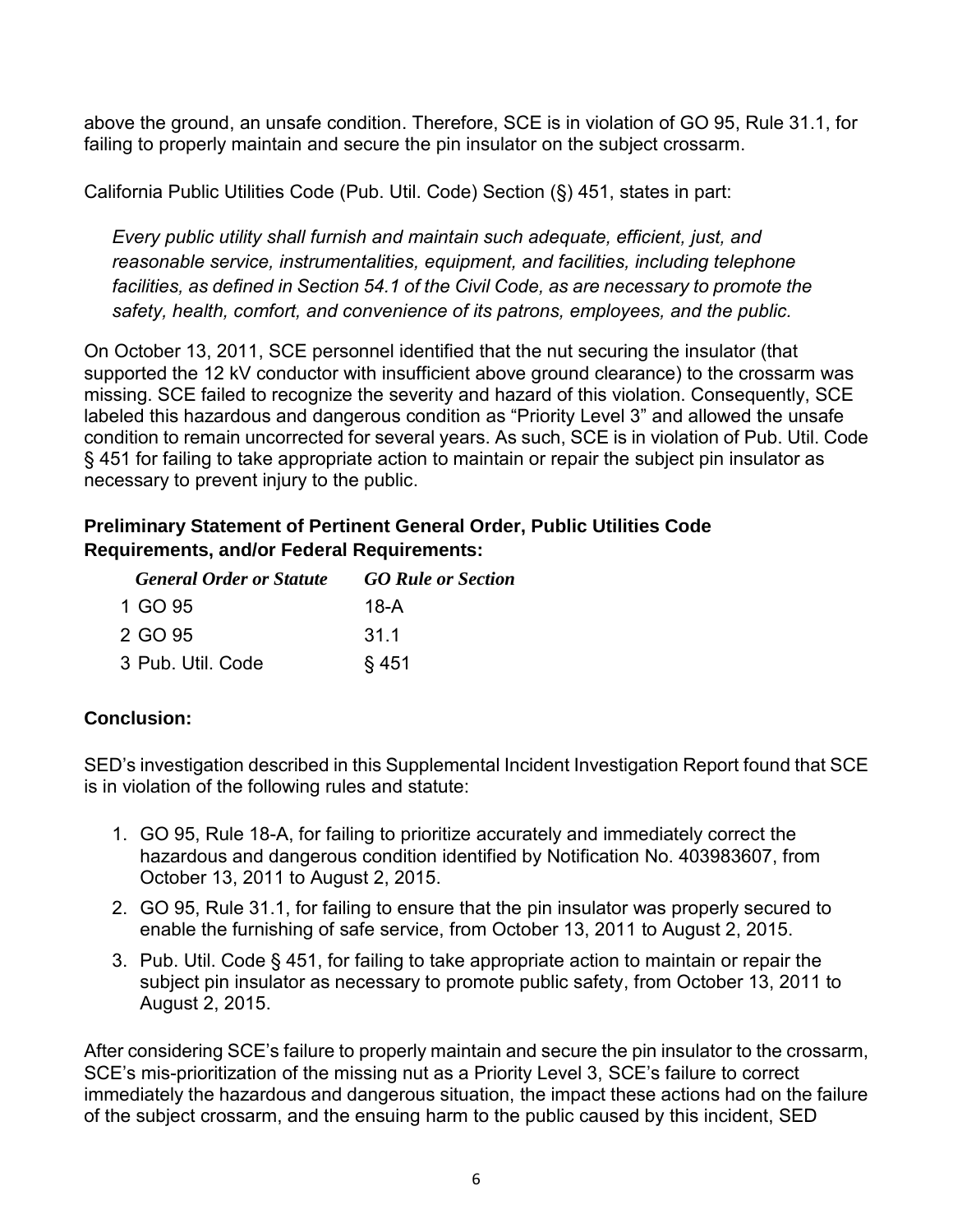concludes that these violations, combined with the violations described in the original E20150801-01 investigation report, warrant the issuance of a citation to SCE for the maximum allowable penalty amount of \$8,000,000.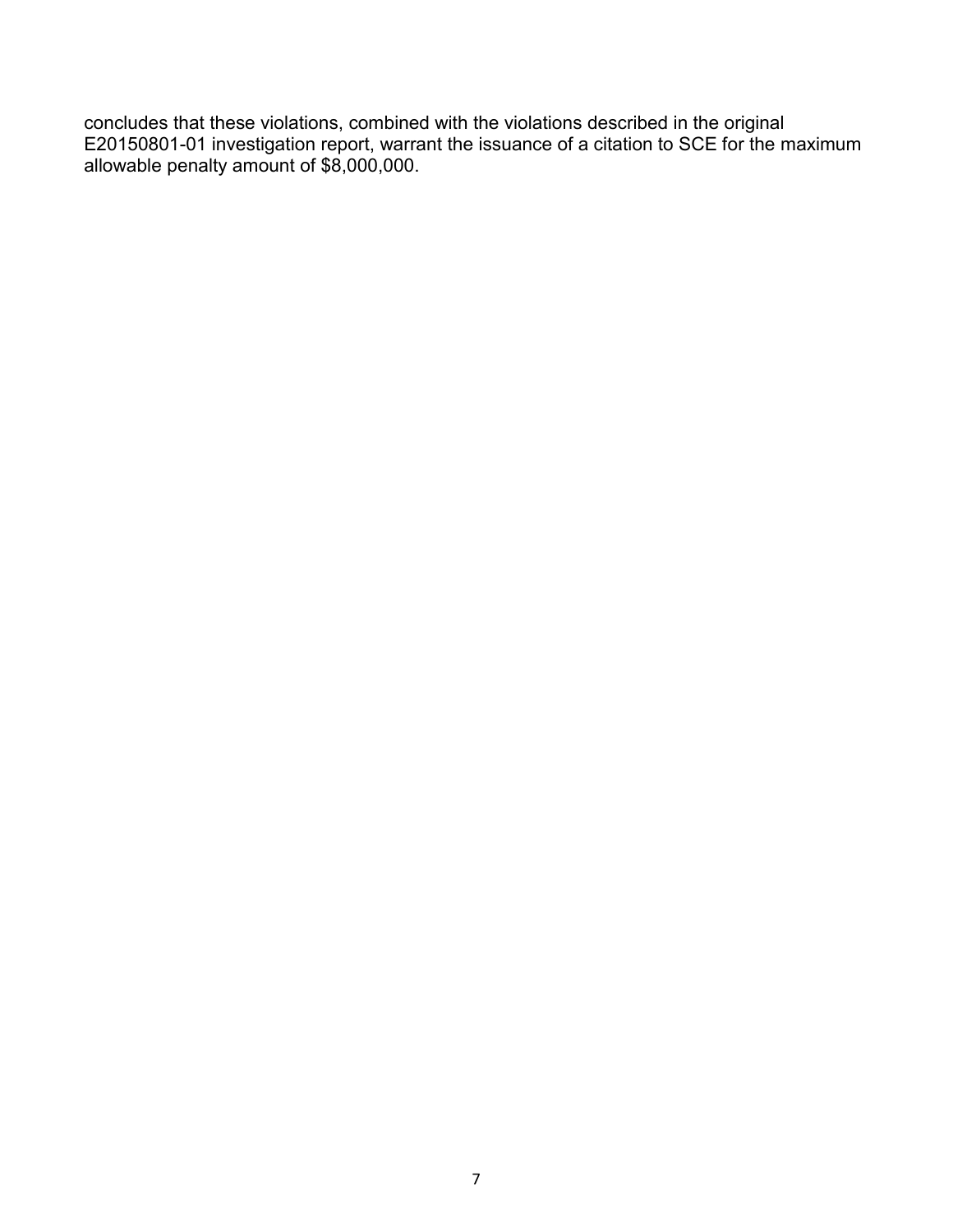## Appendix A

## Increased Crossarm Internal Tensile Stress and Damage Due to a Missing Insulator Nut

**Overview**: On August 1, 2015, SED Staff visited the incident site and photographed the crossarm on SCE Pole number 43502S. Both ends of the crossarm – the "North End" which points north and the "South End" which points south – were sheared. Two pieces of wood had broken off from the South End and fallen to the ground. Eight photos of the crossarm taken on August 1, 2015 are shown in Figures A-1 to A-8.



Figure A-1: The crossarm on SCE pole number 43502S. Source: SED



Figure A-2: The crossarm on SCE pole number 43502S. Source: SED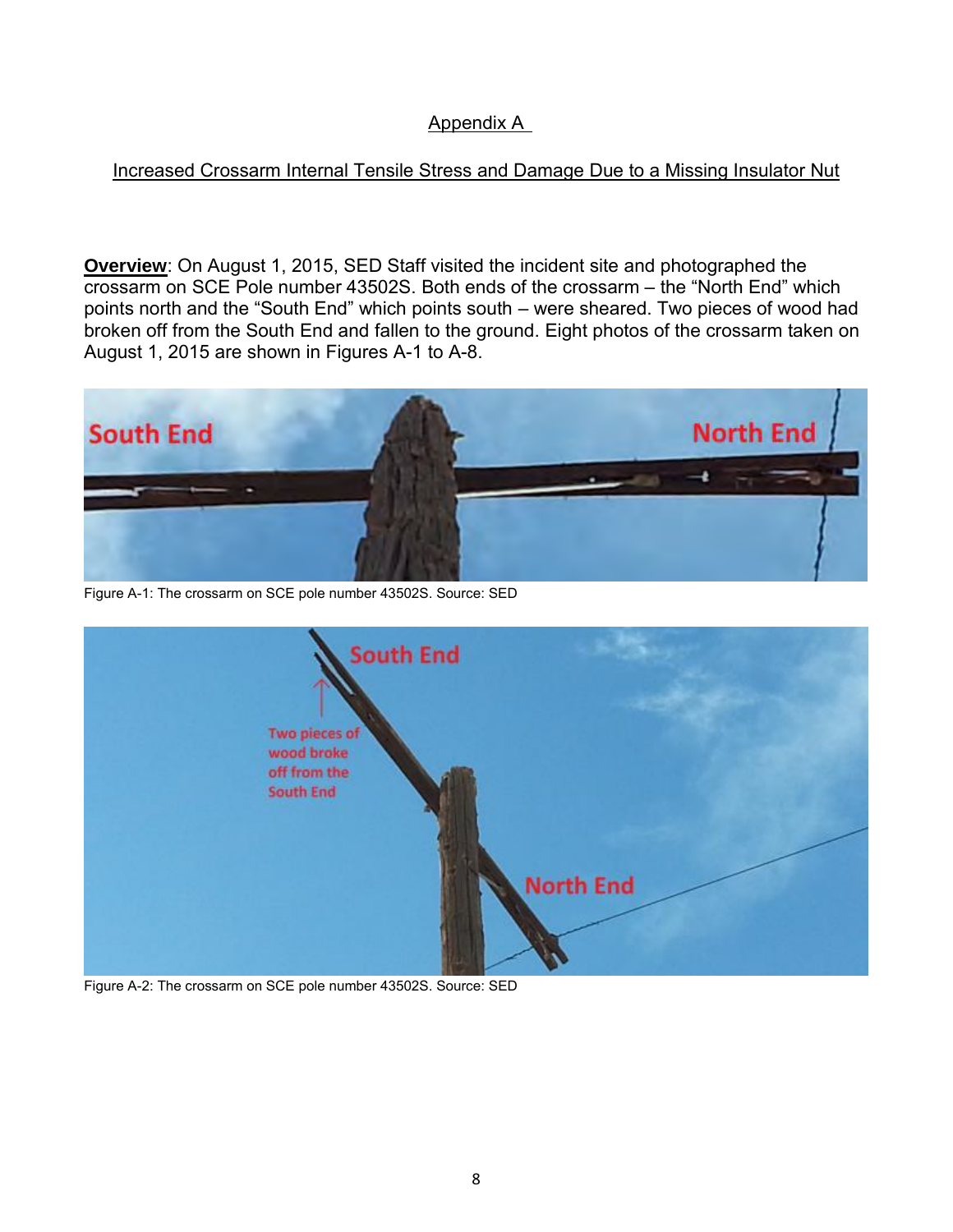

Figure A-3: "South End – Broken Piece 1" (photo 1/4) is the larger of the two pieces that broke off from the South End.



Figure A-4: "South End – Broken Piece 1" (photo 2/4) showing where the insulator would have been installed. Source: SED



Figure A-5: "South End – Broken Piece 1" (photo 3/4). The "Anti-split" throughbolt did not support insulators. Source: SED



Figure A-6: "South End – Broken Piece 1" (photo 4/4) showing where the insulator & pin would have been installed. Source: SED.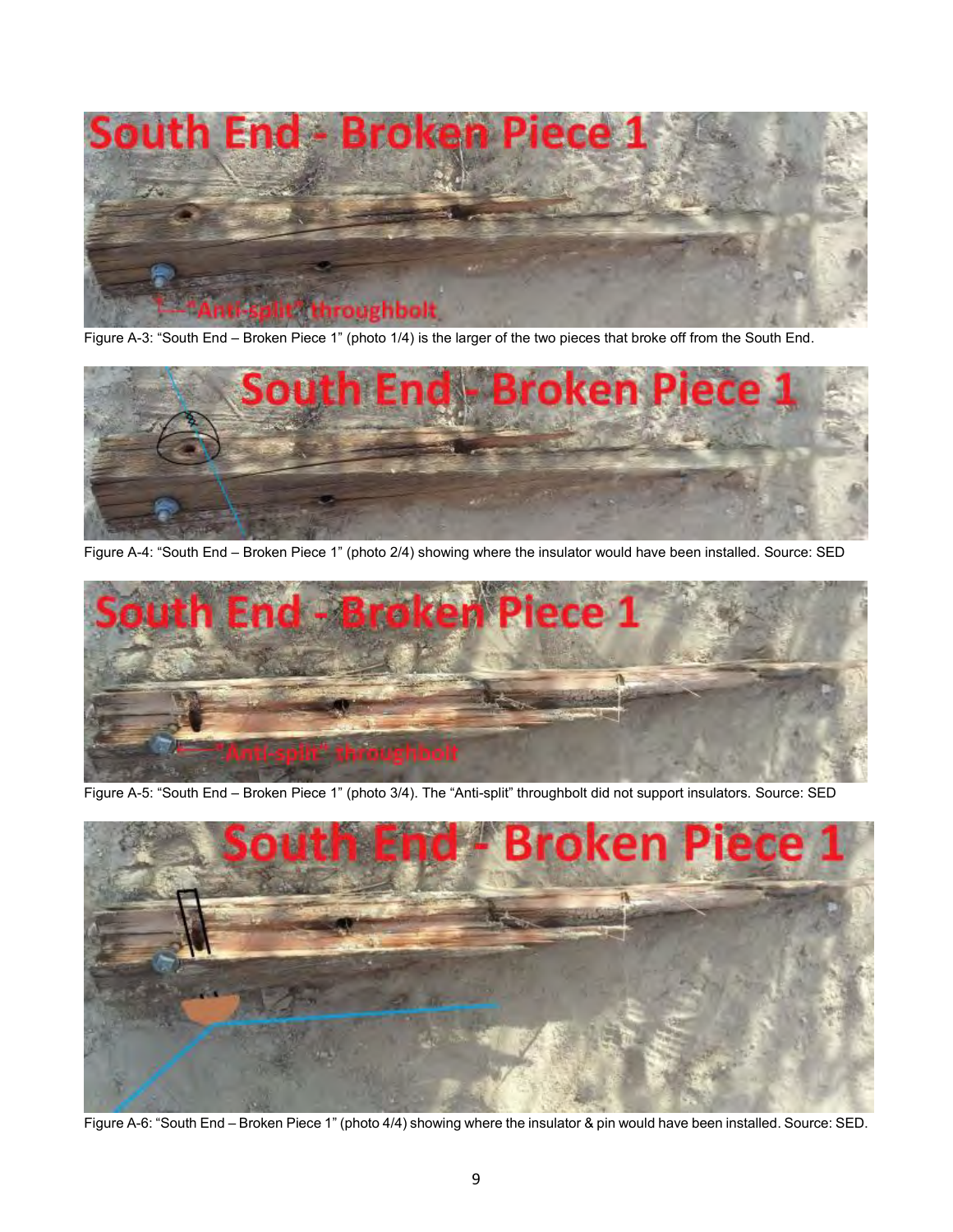

Figure A-7: "South End – Broken Piece 2" is the smaller of the two pieces that broke off from the South End. Source: SED



Figure A-8: The photo shows the insulator nut on the "North End" insulator. Source: SED.

**Damage Assessment**: SED's investigation and photos revealed the following:

- Figures A-1 and A-2 above show that the crossarm was sheared along a Vertical Shearing Plane. Shearing is a failure mechanism that results in cracks and splits. The Vertical Shearing Plane is defined as a plane between and parallel to the front and back faces of the crossarm. The Vertical Shearing Plane is the red plane depicted in Figures A-9 and A-10 below.
- Figure A-2 shows that pieces of the South End broke and fell to the ground.
- Figures A-3 through A-7 show that the Vertical Shearing Plane on the South End was incomplete due to the presence of an "Anti-split" throughbolt. The throughbolt caused a portion of the Vertical Shearing Plane to fold over into a Horizontal Shearing Plane. The Horizontal Shearing Plane is defined as a plane between and parallel to the top and bottom faces of the crossarm. The Horizontal Shearing Plane is the blue plane depicted in Figures A-9 and A-10. The reason the throughbolt created a Horizontal Shearing Plane is that shearing planes are typically parallel to bolt or screw holes, as holes (particularly those subject to tensile stress) create areas of stress concentration.
- Figure A-8 shows that the North End insulator, which did not fall off the crossarm during the incident, had an intact insulator nut.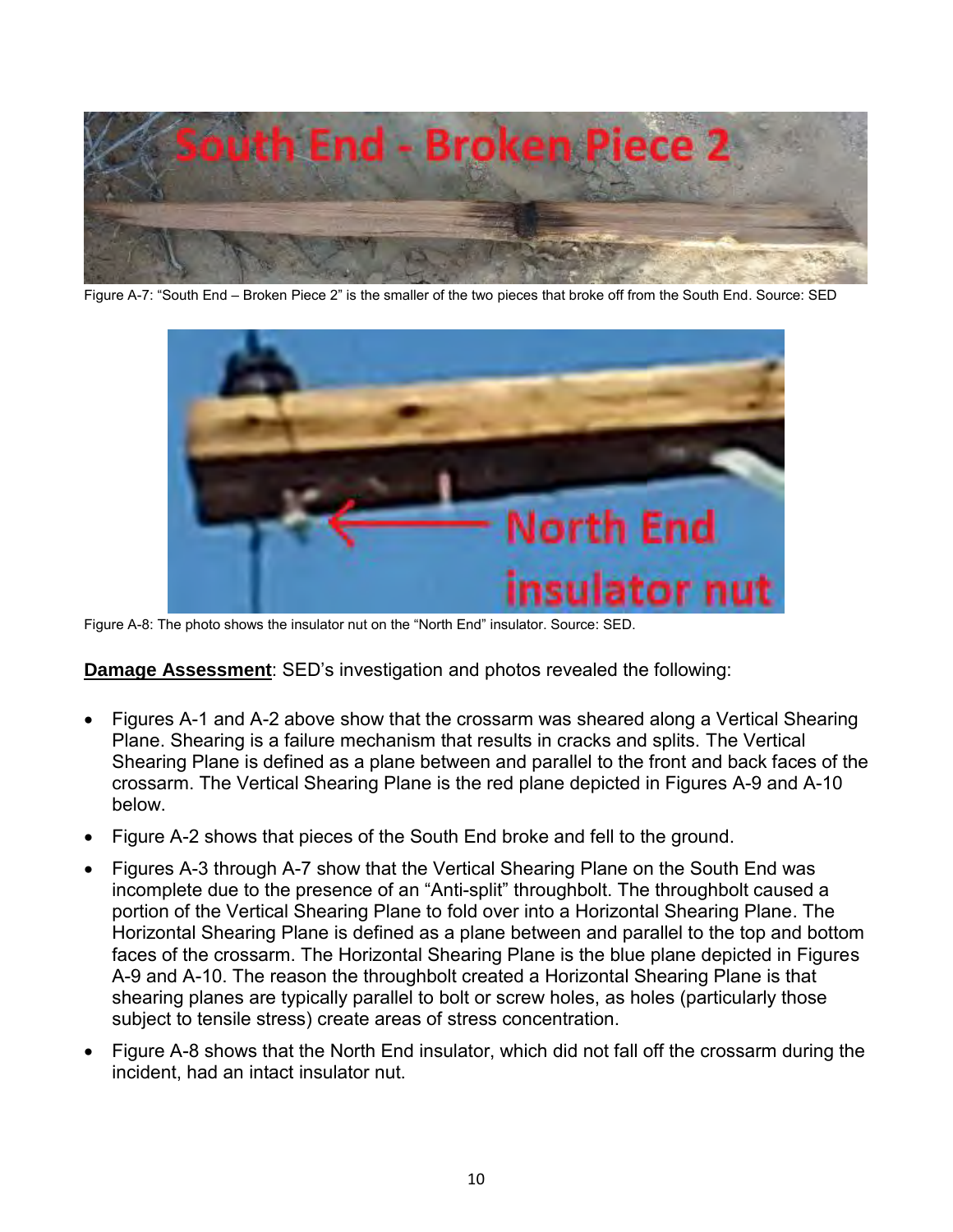



Figure A-9: A depiction of the crossarm showing the Vertical Shearing Plane and the Horizontal Shearing Plane. The figure also shows the vertically-oriented bolts/screws and the horizontally-oriented bolt that contributed to the shearing pattern. Note: Not shown are three pre-drilled horizontally-oriented bolt holes that did not contribute to either shearing plane. Source: SED



Figure A-10: "South End – Broken Piece 1" showing part of the Vertical Shearing Plane and part of the Horizontal Shearing Plane. It is clear from this figure that the "Anti-split" throughbolt caused the Horizontal Shearing Plane. Source: SED

**Damage Causes**: On July 27, 2018, during preparations related to K.18-03-008, SED found SCE Notification No. 403983607, which indicated that an insulator supported on pole number 43502S had a nut missing from its pin (see Figure A-11). Subsequently, SED Staff reviewed its earlier photographs, taken on August 1, 2015, of the insulator that fell to the ground, which demonstrated that the insulator pin was missing the nut (see Figure A-12).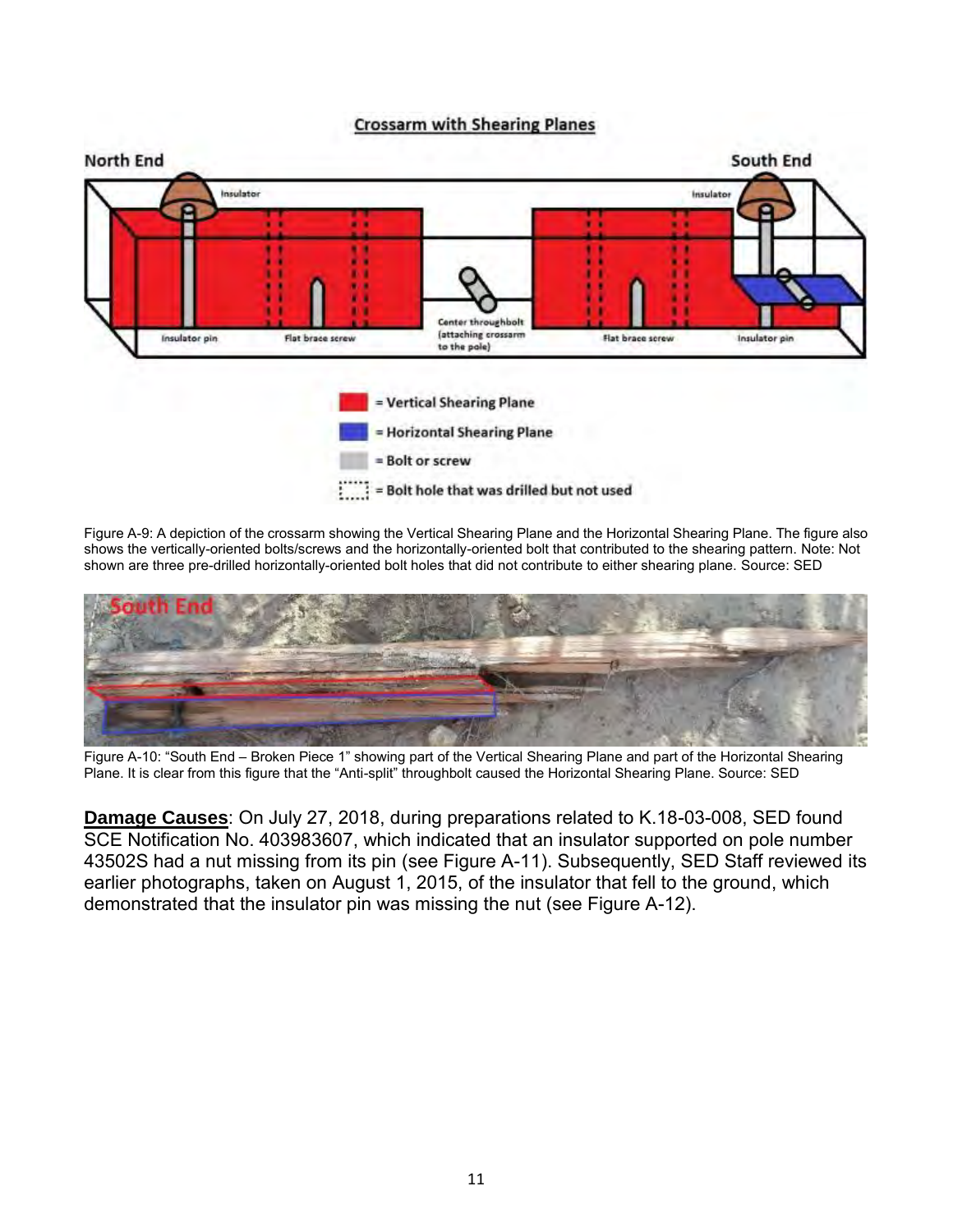| Notar Status                                                                                                                | OSNO DSTS                        |          | <b>El</b> REAP                       | <b>E1 REPAIR DAMAGE PRI INSLTR POLE</b> | B        |
|-----------------------------------------------------------------------------------------------------------------------------|----------------------------------|----------|--------------------------------------|-----------------------------------------|----------|
| General Data                                                                                                                |                                  |          | Address Location Scheduling overview | Maintenance plan                        | Tadra    |
| Reference obsect                                                                                                            |                                  |          |                                      |                                         |          |
| Functional loc.                                                                                                             | 08-435025                        |          |                                      | POLE-DISTRIBUTION 43502S LOCATION       |          |
| Equament                                                                                                                    | 201052164                        |          | POLE-DISTRIBUTION 43502S             |                                         | 出品品      |
| <b>Subject</b>                                                                                                              |                                  |          |                                      |                                         |          |
| Coding                                                                                                                      | E2-ELEV 0010 Detribution Primary |          |                                      |                                         | E        |
| <b>Description</b>                                                                                                          | REPAIR DAHAGE PRI INSLTR POLE    |          |                                      |                                         |          |
| <b>Work Request Type: D</b>                                                                                                 |                                  |          |                                      |                                         |          |
|                                                                                                                             |                                  |          |                                      |                                         |          |
|                                                                                                                             |                                  |          |                                      |                                         | ۰        |
|                                                                                                                             | 10/13/2011 12:52:11              | 00:00:00 | <b>Previty</b><br><b>F</b> Breskdown | Priority 3                              |          |
|                                                                                                                             |                                  |          |                                      |                                         |          |
|                                                                                                                             | 284 / 1200                       |          | <b>Yucca Valley S/C</b>              |                                         |          |
| <b>Start/End Dates</b><br><b>Required Start</b><br><b>Required End</b><br>Responsibilities<br>Planner group<br>Main WorkCtr | 21384                            |          | / 1200 Yucca Valley Default W C      |                                         |          |
| Person respons.                                                                                                             |                                  |          |                                      |                                         | M        |
|                                                                                                                             | <b>REDACTED</b>                  |          | Note, data                           | 10/13/2011                              | 12:52:11 |
| <b>Reported by</b><br><b>Rem</b>                                                                                            |                                  |          |                                      |                                         |          |

Figure A-11: SCE Notification No. 403983607 screenshot from SCE's work management system, supplementing the notification "Description" column from SCE's notification records, to repair a damaged primary insulator on pole number 43502S, with the "Additional Description" indicating the issue was a missing nut on the primary insulator pin.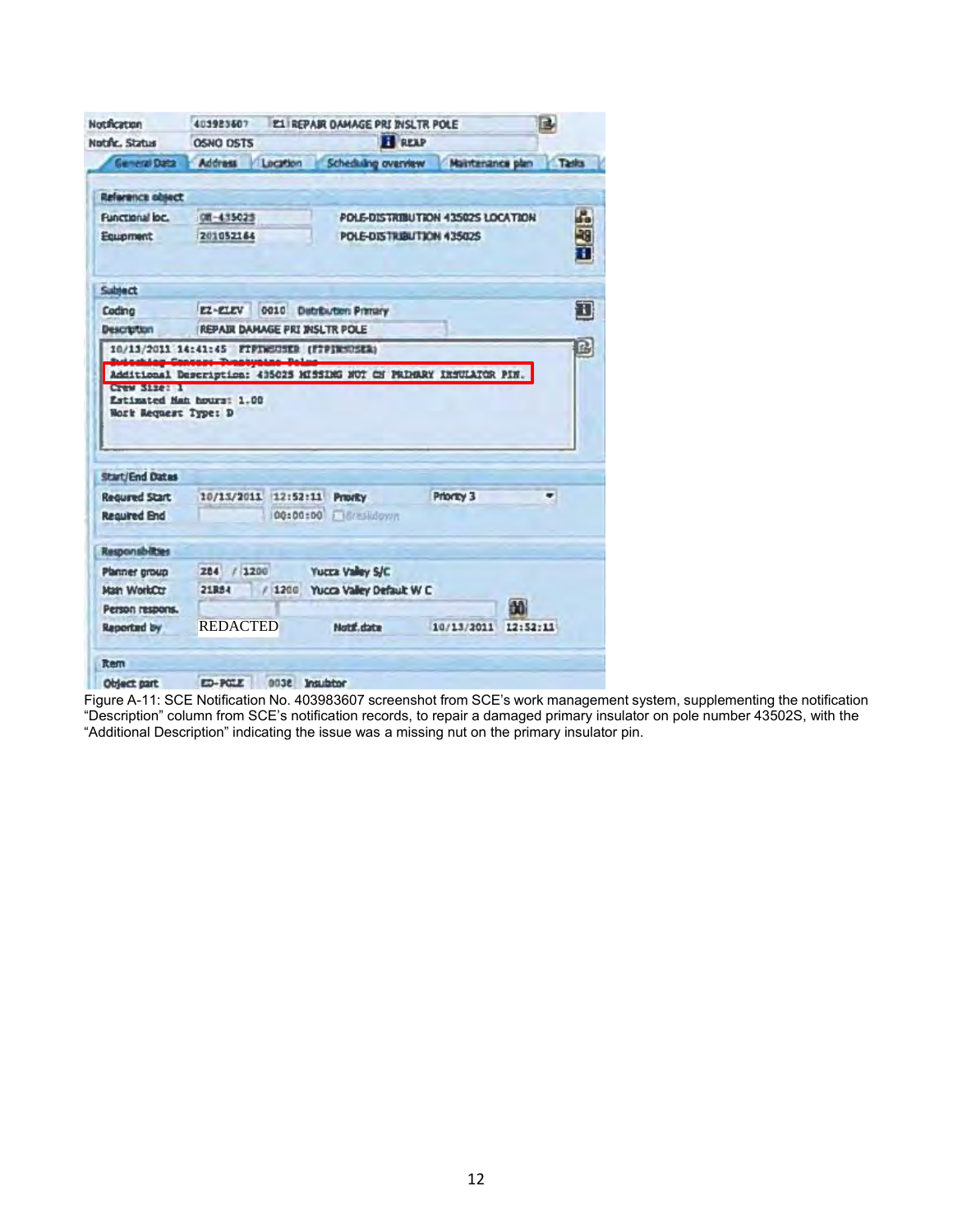

Figure A-12: Two views of the insulator that had been supported on the South End of the failed crossarm of pole number 43502S showing no nut attached to threaded portion of the insulator pin. Source: SED (left) and SCE (right)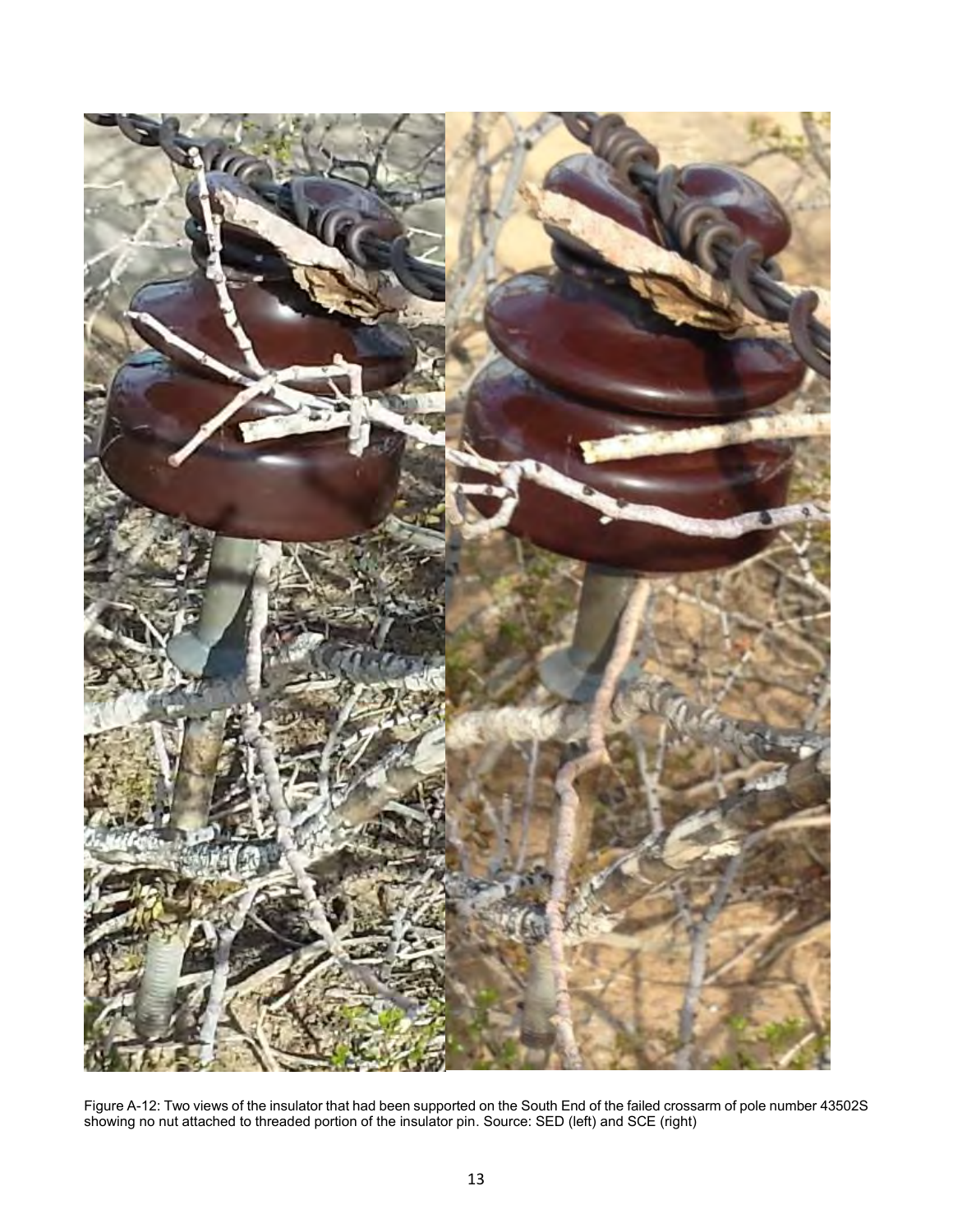Based on the facts and evidence available, SED concludes that the shearing damage in the crossarm was caused, in part, by cyclic loading (see Figures A-13 and A-14) of both the North End insulator pin, which did not fall off the crossarm in the incident, and the South End insulator pin, which *did* fall off the crossarm in the incident. The cyclic loading resulted in tensile stress and shearing of the crossarm along both the Vertical Shearing Plane and the Horizontal Shearing Plane. Additionally, SED concludes that the bending damage at the South End of the crossarm (resulting in South End – Broken Piece 1 and South End – Broken Piece 2 breaking off and falling to the ground) was due to the crossarm becoming weakened as a result of shearing along the Vertical Shearing Plane, making the crossarm susceptible to bending failure due to wind loading. It is likely that visible shearing of the South End along the Vertical Shearing Plane prompted utility personnel at some time prior to the incident to install the "Anti-split" throughbolt (see Figures A-3 through A-6). This conclusion is based on the fact that the South End of the crossarm exhibited a partial Vertical Shearing Plane despite having the "Anti-split" throughbolt, indicating that it was already sheared prior to the "Anti-split" throughbolt's installation. Additionally, the Vertical Shearing Plane passes along the bottom of the "Anti-split" throughbolt, meaning that the shearing would have been visible to utility personnel standing on the ground. Finally, the installation of "Anti-split" throughbolts at the time of construction is not a known utility practice.

Prior to the incident, the front and back halves of the crossarm had a severe crack and perhaps even a complete split between them (Figure A-15). Because of this, the crossarm can be considered as two separate crossarms: a front crossarm and a back crossarm. One would imagine that a crossarm that is split between its front and back faces would separate completely. However, this crack or split did not occur over the entire length of the crossarm for two reasons: (1) the crossarm was supported on the pole via a throughbolt located at the center of the crossarm ("Center Throughbolt" as shown in Figure A-9), which prevented shearing in the vicinity of the center of the crossarm; and (2) the crossarm also had an "Anti-split" throughbolt installed at the South End of the crossarm which partially held together the front and back halves of the crossarm. See Figures A-9 and A-10 above.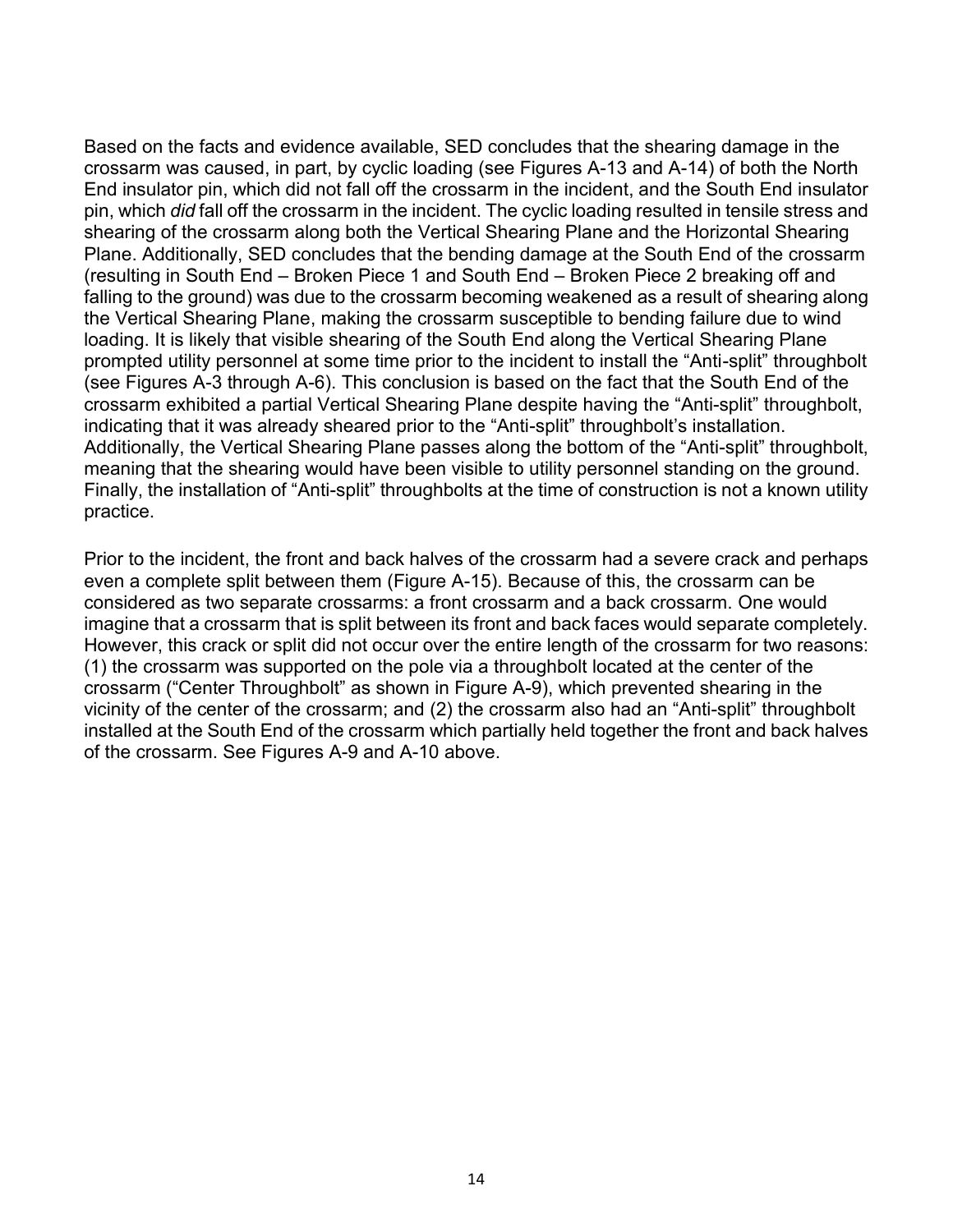

Figure A-13: Tensile stress along the neutral plane of the crossarm due to an insulator pin cycling back and forth imposing cyclic loading conditions unaccounted for in the original design.



Figure A-14: A log splitting technique that utilizes the tensile stresses produced from moving a wedge back and forth (i.e. cyclic loading) to split a log along a shear plane without needing other tools or equipment.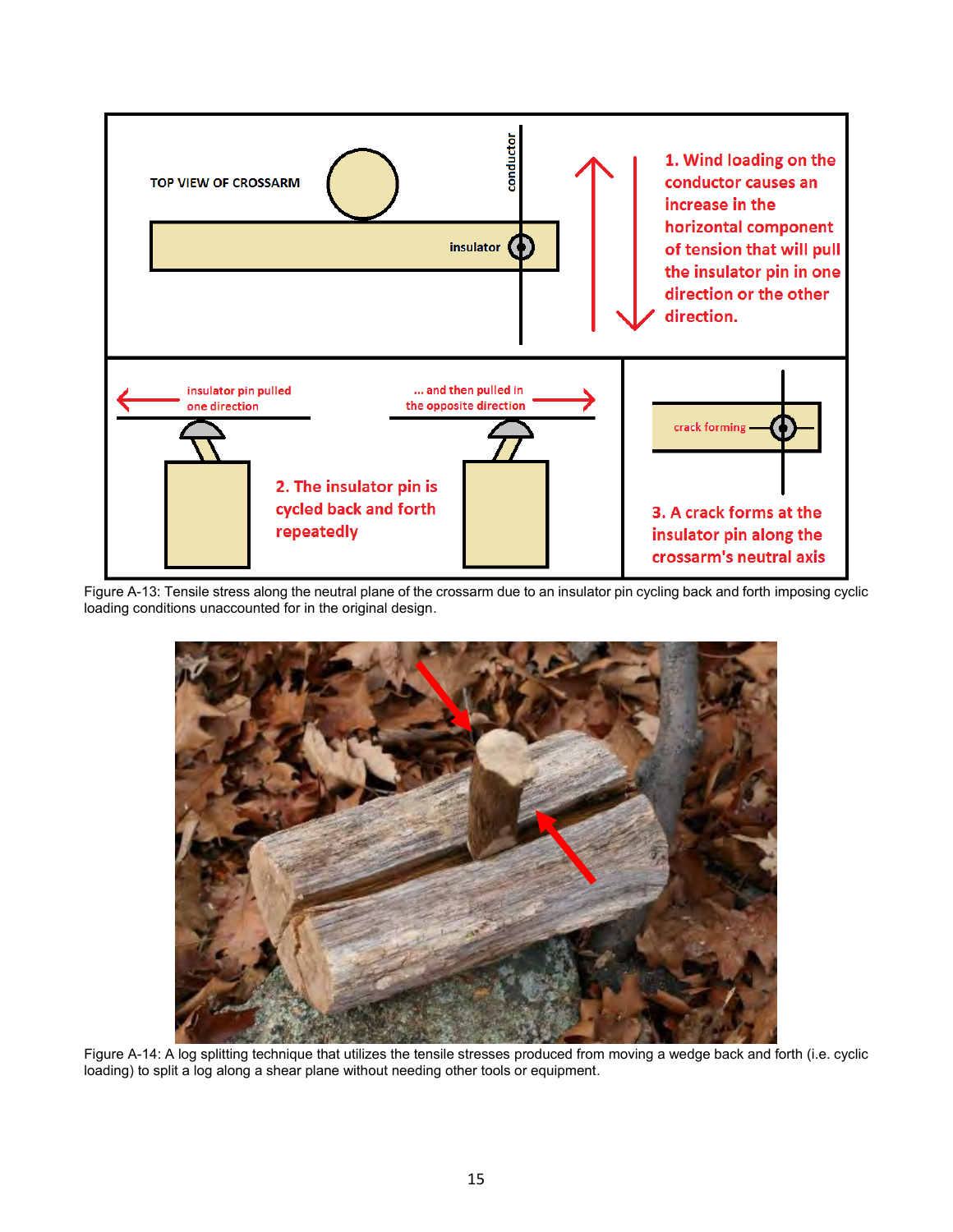

Figure A-15: The condition of the crossarm prior to the incident and during the incident.

Based on the facts and evidence available, SED concludes that the following events occurred during the incident:

- 1) During the wind event that began on July 29, 2015, wind loading caused a bending moment on the South End of the split crossarm.
- 2) The front and back parts of the South End of the crossarm being much weaker than the original, single crossarm – both broke at the South End, and the two broken pieces fell toward the ground (see Figure A-15).
- 3) Because the nut was missing, the insulator pin pulled out of the crossarm pinhole. The resultant effect was the insulator pin, insulator, and conductor all became suspended less than 8 feet above the ground, creating an extremely hazardous and dangerous condition.
- 4) The first victim struck the conductor (which had insufficient clearance), and the impact caused the conductor to break and fall onto the ground.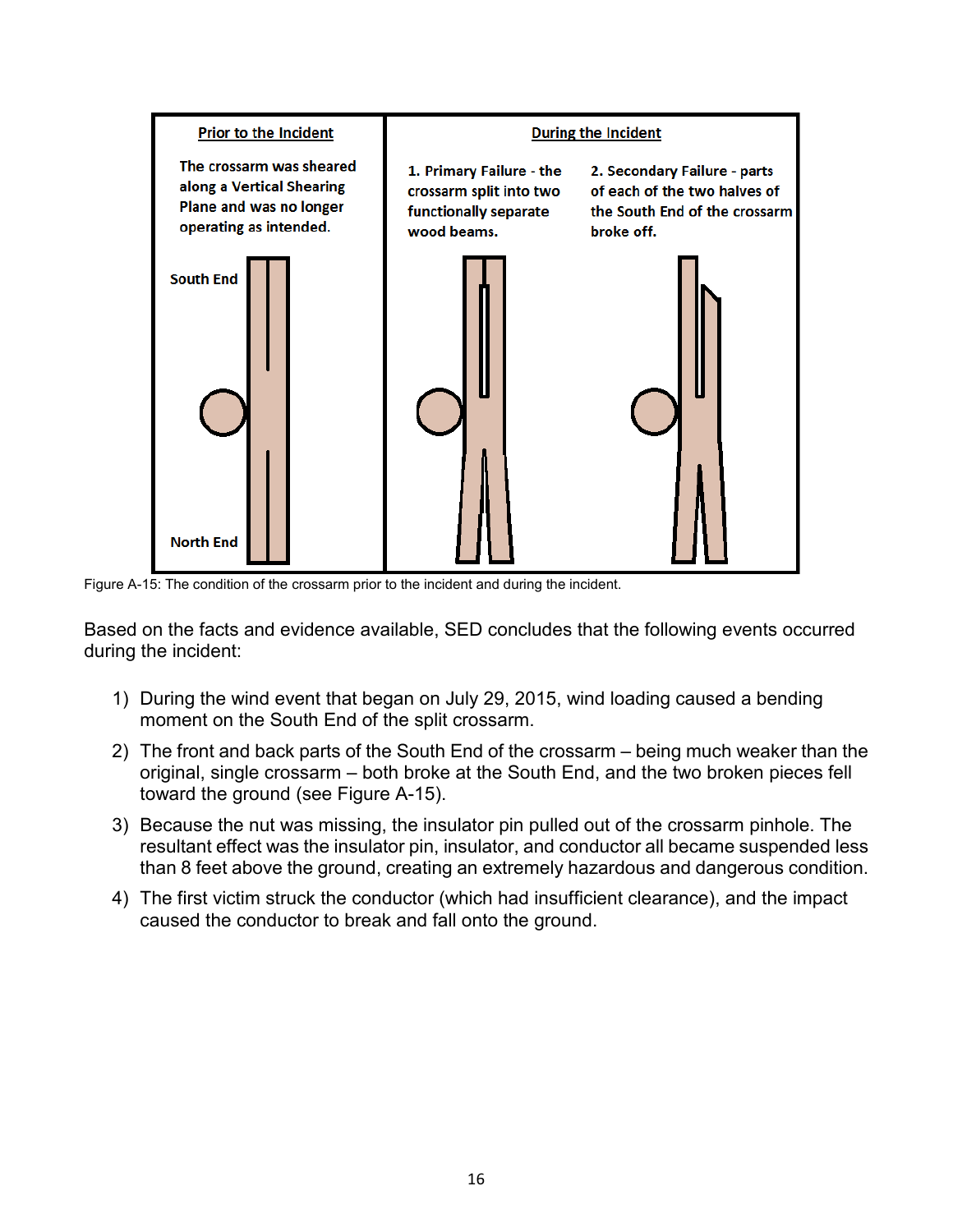## Appendix B

## Examples of Crossarm Damage Caused by Tensile Forces

Below are several photographs from other SED investigations that depict other crossarms that have failed along their neutral axis. The failed crossarms all typically crack, split, and fail along a neutral plane (either vertical or horizontal) and often through the centerline of pinholes.



Figure B-1: The front face of Specimen 1.



Figure B-2: The front face of Specimen 1 – right side close-up.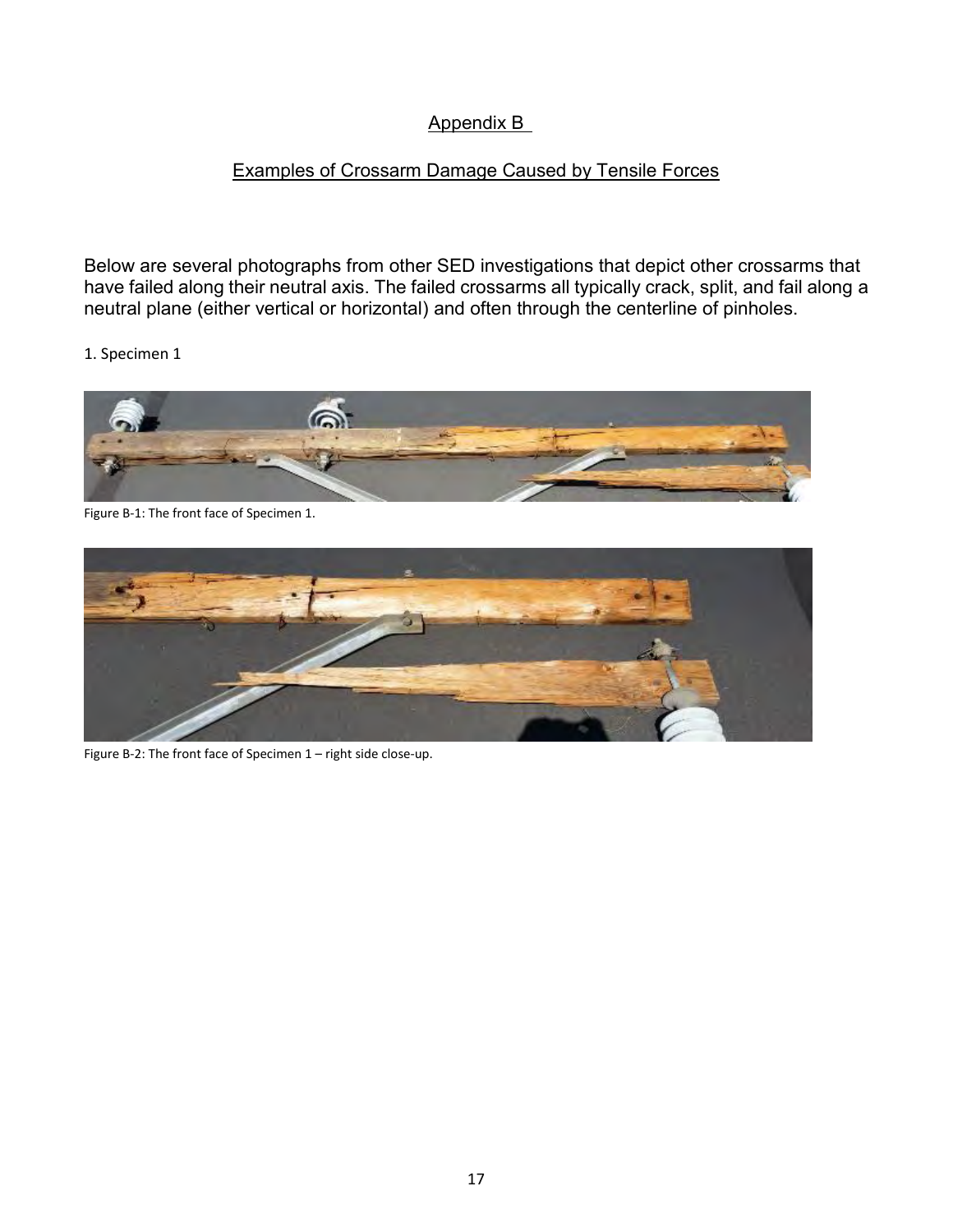

Figure B-3: The top face of Specimen 1 – left side close-up.



Figure B-4: The top face of Specimen 2.



Figure B-5: The top face of Specimen 2 – left side close-up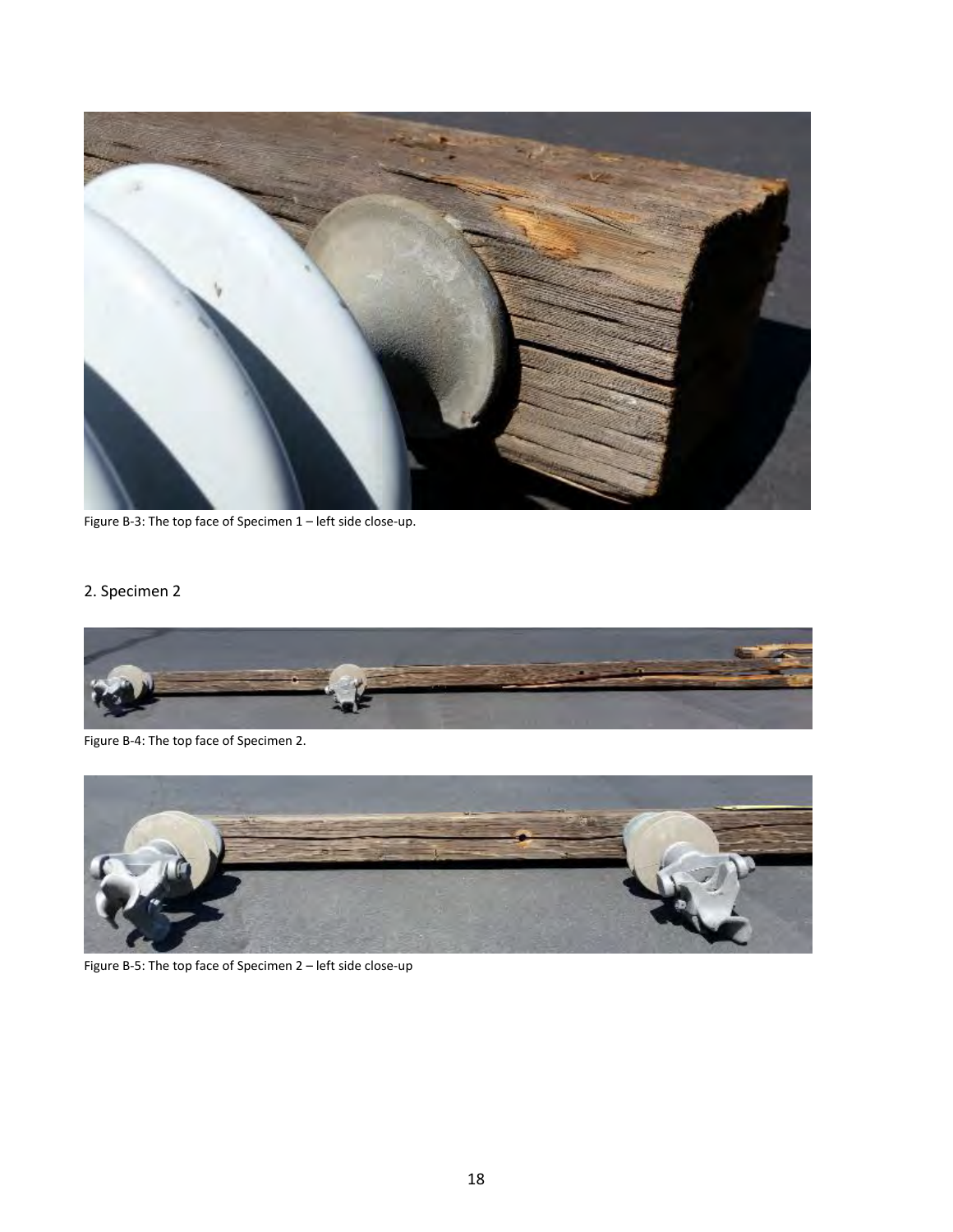

Figure B-6: The top face of Specimen 2 – right side close-up

#### 3. Specimen 3



Figure B-7: The front face (supporting the HIGH VOLTAGE sign) of Specimen 3.



Figure B-8: The front face of Specimen 3 – right side close-up.



Figure B-9: The front face of Specimen 4 – left side close-up.